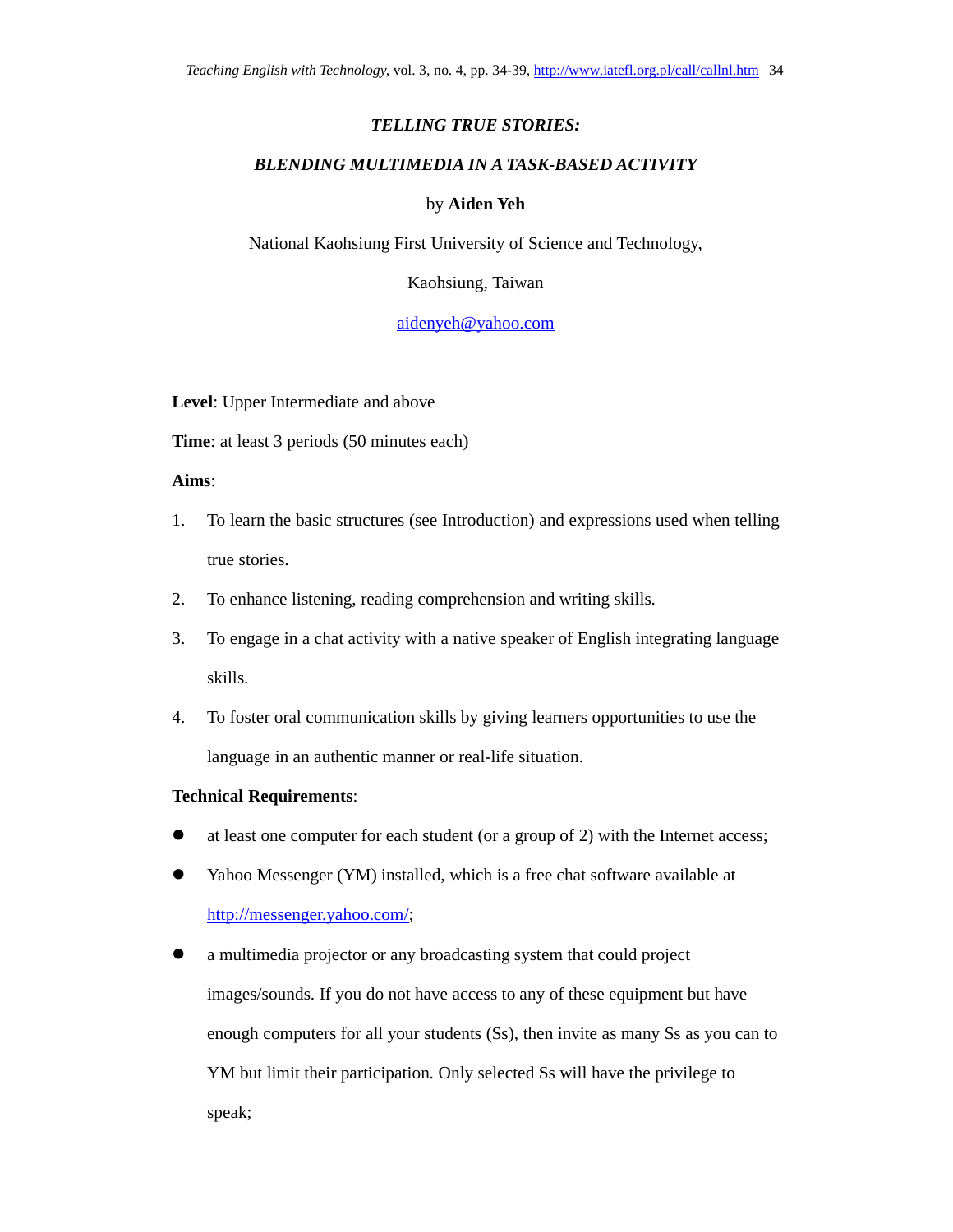- an optional web cam;
- a word-processor.

### **Introduction**

Telling true stories is a basic English usage task that is used on a daily basis (Beare, 2003). Unfortunately, Ss struggle with their grammar usage while speaking the English language that they wind up being less understandable. A typical story telling structure outline consists of:

- 1. Introduction: Introduce the story by telling what kind of story it is
- 2. Beginning: How the story started
- 3. the Story: The main events related in order
- 4. The End: What has changed or how things are now
- 5. Moral: Final Comments or moral conclusions about the story.

The lesson plan is heavily influenced by a lesson that was selected from Kenneth

Beare's ESL Lesson archive available at

http://esl.about.com/library/lessons/bltellingstories.htm, and is the basis for this class activity, which is divided into three phases, 1) pre-online chat, 2) during chat, and 3) post-online chat activity.

#### **Necessary Preparation**

Prior to the activity, the teacher should arrange for a guest speaker (a native speaker of English or a non-native but with near-native English proficiency) to meet with the Ss. Since this activity requires collaboration between the teacher, the guest speaker/s and Ss, it is advisable to invite someone you know (a friend, family member/s and/or colleagues). You may also find support from professional organizations such as TESOL or IATEFL and their respective English as a Foreign Language (EFL) Interest Sections (IS) or Special Interest Group (SIG). Teachers can also benefit from joining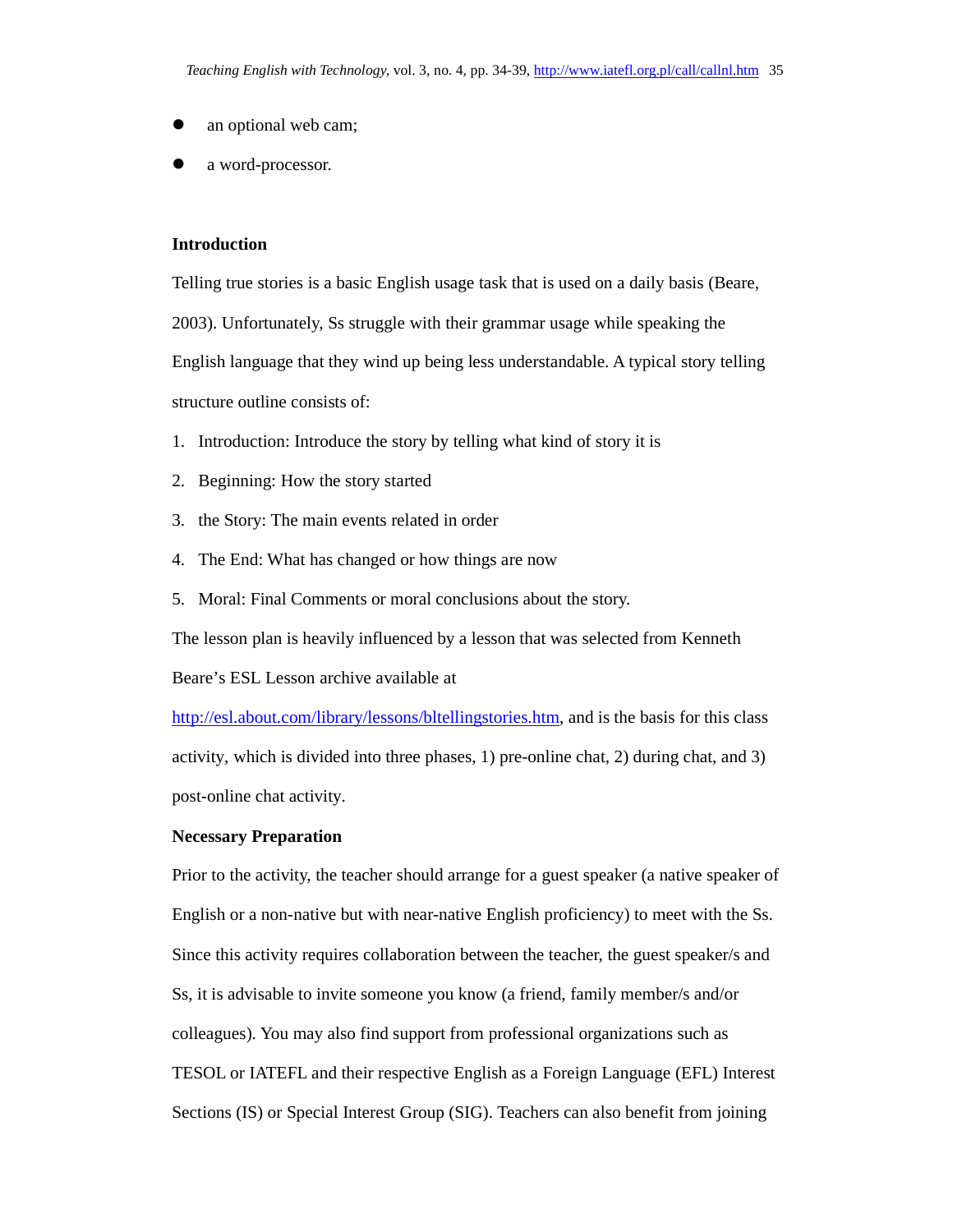online collaborative communities such as the Webheads in Action (http://www.geocities.com/vance\_stevens/papers/evonline2002/webheads.htm), epals (www.epals.com), and Intercultural E-mail Classroom Connections (www.iecc.org). Time and availability of the guest speaker should also be taken into consideration.

#### **Procedure**

#### **I. Pre-Online Chat Warm-up Activity**

#### **Time**: 10 minutes

- 1. A short discussion about telling true stories
- 2. You can initiate the class discussion by sharing your own story.
- 3. Then, gather students' opinions and experiences by asking questions such as, "Have you ever told someone about a funny, scary or any memorable incident that happened to you?", "Have you ever shared stories with your best friend, mom or teacher?")
- 4. After soliciting answers to your questions, you can now tell your Ss what the activity is about. For example, "You will be meeting (name of guest speaker) online and he/she will share with you a true story…"
- 5. Explain in detail the tasks that they will have to accomplish for the day.

# **II. Voice Conference with Students**

**Time**: 40 minutes

## **Notes**:

For the online chat activity, the teacher should make sure that all the computers to be used have Internet access and YM chat software has been successfully installed.

### **Steps**:

1. The teacher should log in and start the voice conference by opening YM.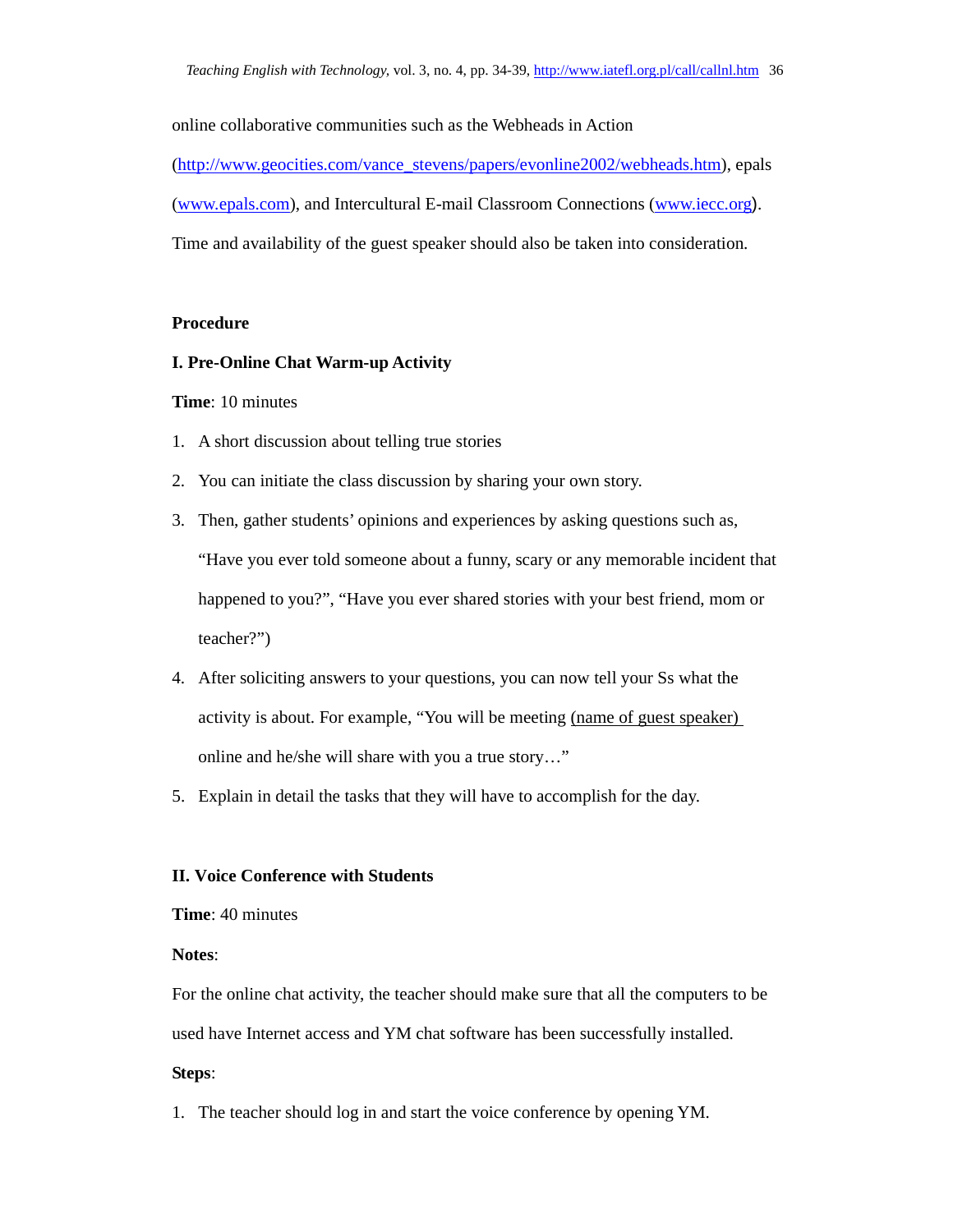- 2. Choose between 5-10 student volunteers.
- 3. Ask the students to log in YM.
- 4. Add the students' Yahoo ID onto the teacher's YM's Group of Friends.
- 5. Slowly invite the students in the conference by clicking on the "invite" feature of YM.
- 6. Start the conference as soon as everybody (students and the guest speaker) has settled down. The LCD projector should be running at this point to broadcast and project images as they appear on the students' monitors (A step-by-step procedure is available here,

#### http://www.geocities.com/nkfust2003/listening/story/procedure/steps.html

7. The students who are offline (the number could depend on the total number of students in class) can still participate by watching the big screen where images from the chat conference are projected via LCD projector. This way, these Ss could read and understand what's going on in the voice/text conference (see photos and chat log here,

http://www.geocities.com/nkfust2003/listening/story/ed/p2\_edm.htm)

- 8. Ask the guest speaker to begin sharing her/his story to the class by either typing on the keyboard or by using voice.
- 9. After the guest speaker has shared her/his story, the Ss take turns in asking questions or posting their comments/opinions.
- 10. After the chat, save the chat log before closing the voice conference interface. The log can be used for assessment purposes and a material for peer feedback.

# **Teaching Tips**

The interaction between the Ss and the native speaker should be as spontaneous and natural as possible. Yahoo! tends to be unstable when there are more than 15 online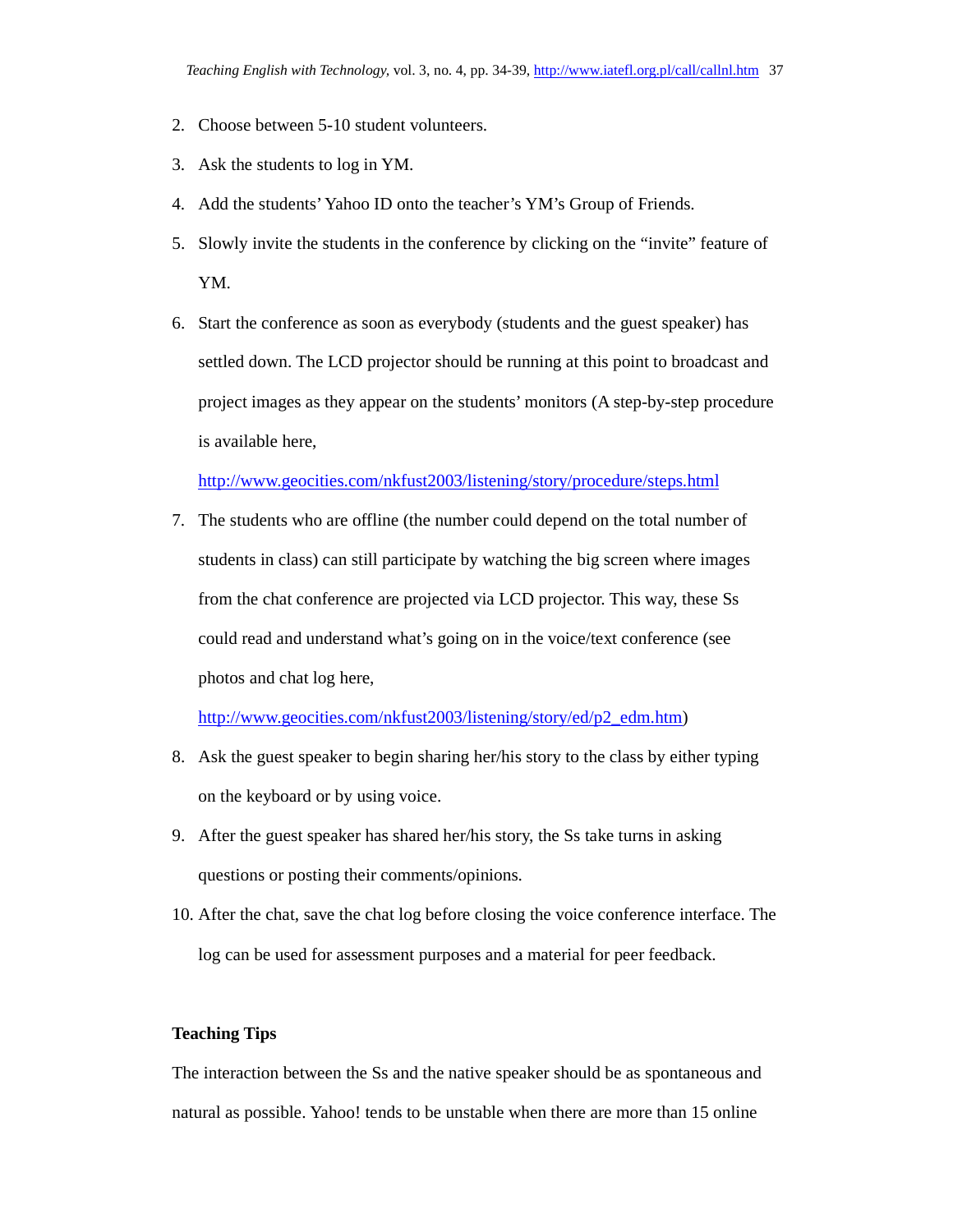participants. The connection speed will depend on the computer's bandwidth and the Internet connection. If you lose voice or any of your Ss is unable to hear the sound, it would be wise to settle for a text-based chat. Instead of clicking or pressing the 'Talk' icon on Yahoo's voice conference interface, ask the participants to simply type on the keyboard.

### **III. Offline Post-chat Activity**

### **Time**: 50 minutes

- 1. Follow up your guest speaker's story with some basic comprehension questions to check whether the whole class understands her/his story. You may touch on the moral lesson of the story by invoking such questions as 'What did you learn from it?' or "If you were him/her, would you have done the same thing?"
- 2. Ask the Ss to reflect and think of a situation that they have experienced. The time in which the event/s occurred is not important. It could be last week, last month, as long as it happened in the past. The nature of the story could be one of or combination of the following: happy, sad, scary, inspirational, keeping in suspense, etc.
- 3. Ask the Ss to plan and write their own true stories of about 100 words.
- 4. The written work can be printed out or uploaded on the class website (see http://www.geocities.com/nkfust2003/listening/story/sample\_joy/sample.html)

#### **IV. Students Telling Their Own True Stories**

# **Time**: 50 minutes

- 1. Students take turns in sharing their stories to the whole class (after the writing phase).
- 2. Ss may be allowed to look at their notes but try to encourage spontaneous